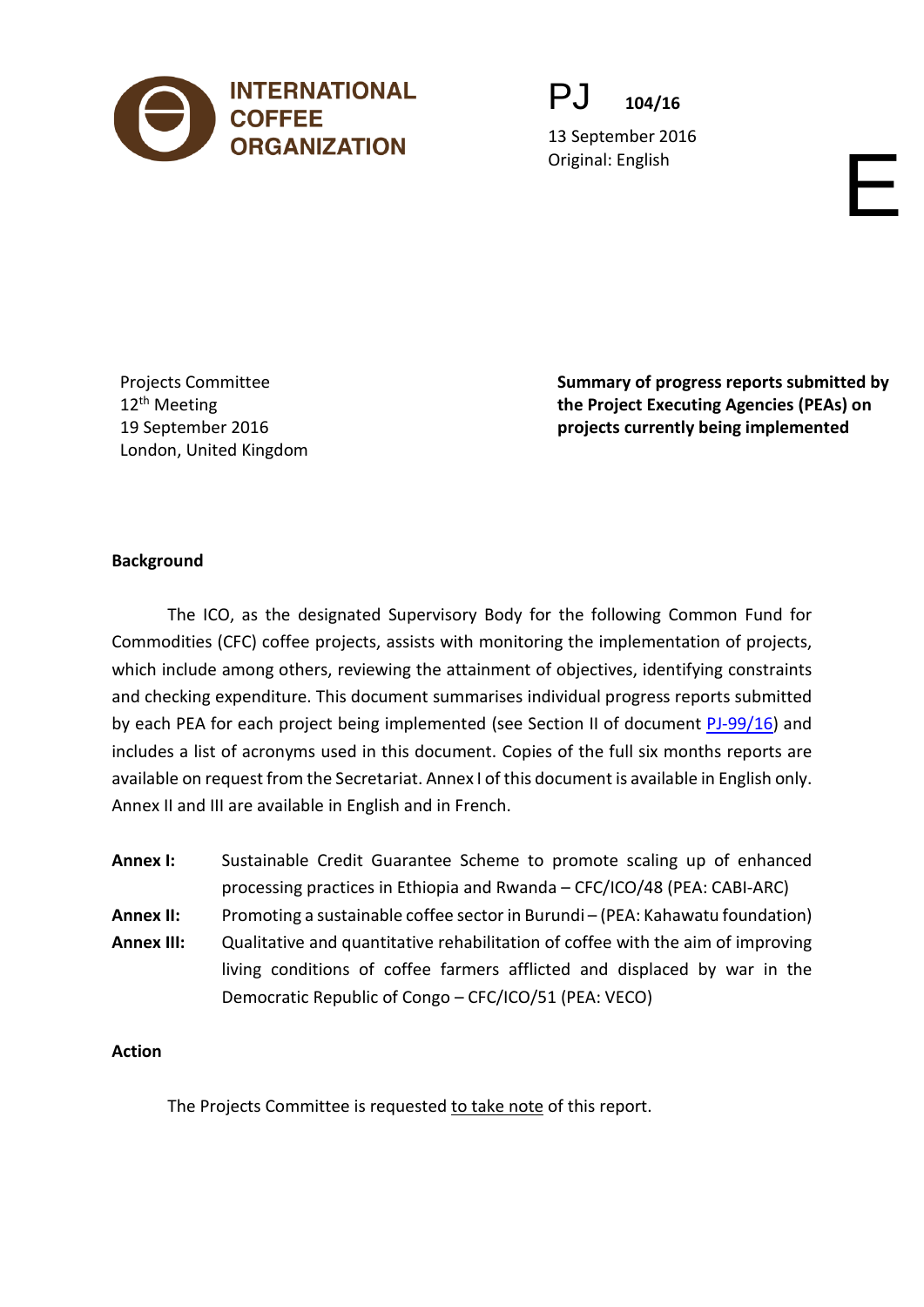#### **LIST OF ACRONYMS USED IN THIS DOCUMENT**

| <b>BPR</b>   | Banque Populaire de Rwanda (Popular Bank of Rwanda)                        |
|--------------|----------------------------------------------------------------------------|
| <b>BRD</b>   | Development Bank of Rwanda                                                 |
| CBO          | Cooperative Bank of Oromia                                                 |
| <b>CFC</b>   | <b>Common Fund for Commodities</b>                                         |
| <b>CIRAD</b> | Centre for International Cooperation in Agronomic Research for Development |
| <b>CNAC</b>  | National Confederation of Coffee-Growers' Associations                     |
| <b>DPAE</b>  | Provincial Directorates of Agriculture and Livestock                       |
| <b>ETB</b>   | <b>Ethiopian Birr</b>                                                      |
| ECX          | <b>Ethiopian Commodity Exchange</b>                                        |
| <b>FAO</b>   | Food and Agriculture Organization of the United Nations                    |
| <b>FFS</b>   | <b>Farmer Field Schools</b>                                                |
| FRw          | Rwandan franc                                                              |
| GAP          | Good agricultural practices                                                |
| ICO          | International Coffee Organization                                          |
| <b>INERA</b> | National Institute for Agronomic Study and Research                        |
| <b>ISABU</b> | Institute of Agronomic Science                                             |
| <b>IWCA</b>  | International Women's Coffee Alliance                                      |
| <b>MWS</b>   | Micro washing station                                                      |
| <b>NAEB</b>  | National Agricultural Export Development Board                             |
| OCCU         | Oromia Coffee Cooperative Union                                            |
| <b>ONC</b>   | Office National du Café                                                    |
| PEA          | <b>Project Executing Agency</b>                                            |
| <b>RTNB</b>  | National Radio and Television of Burundi                                   |
| <b>TOT</b>   | <b>Trainer of Trainers</b>                                                 |
| <b>UCG</b>   | Catholic University of Graben                                              |
| <b>VSLA</b>  | Village Saving and Loan Association                                        |
| <b>WWF</b>   | World Wildlife Fund                                                        |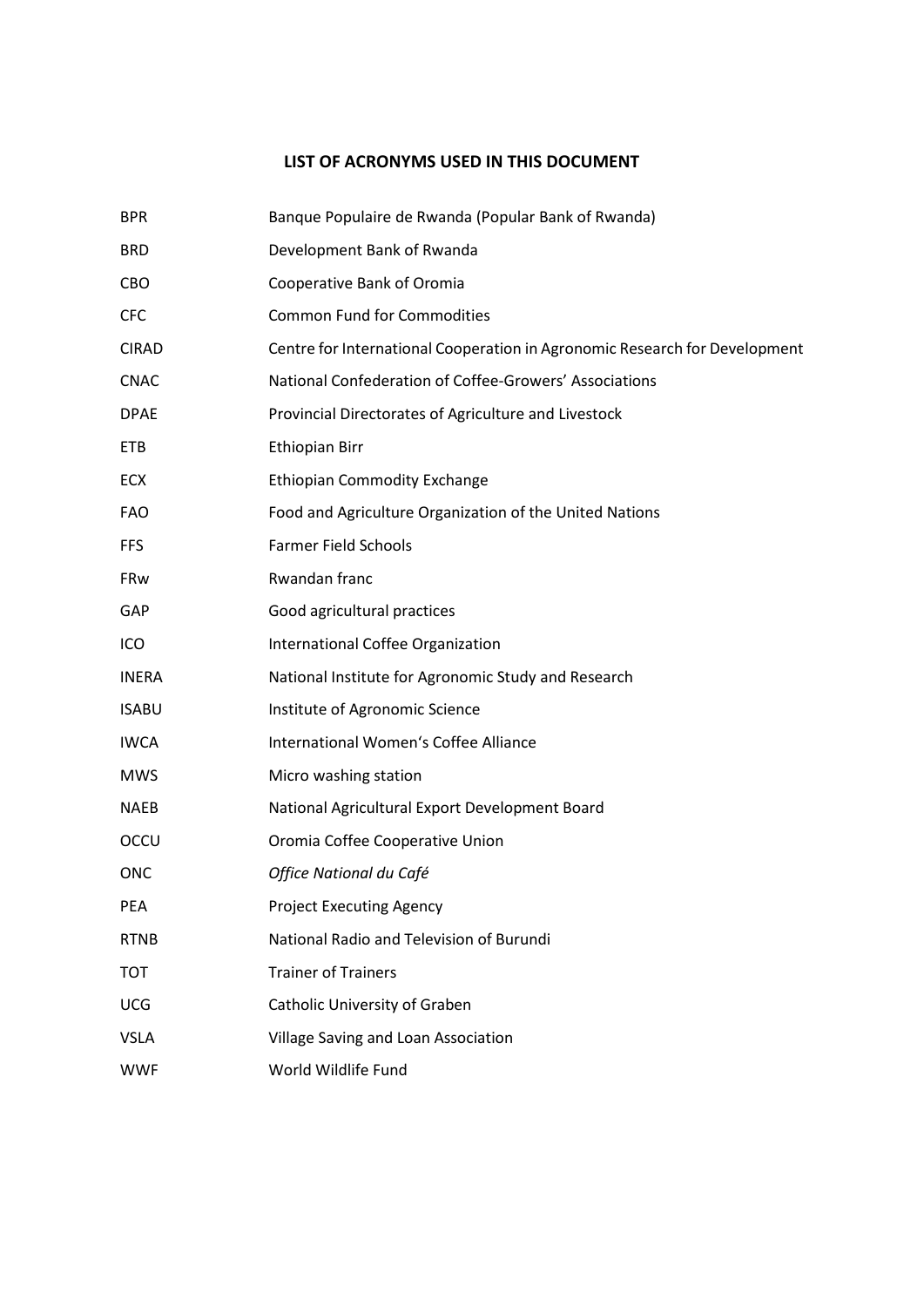### **SUSTAINABLE CREDIT GUARANTEE SCHEME TO PROMOTE SCALING UP OF ENHANCED PROCESSING PRACTICES IN ETHIOPIA AND RWANDA CFC/ICO/48**

#### **Period covered by the report: January to June 2016**

#### **Status of project implementation for components implemented during the reporting period**

#### **Component I: Access to commercial loans by smallholder**

Activities aimed at facilitating the primary cooperatives to access loans were continued in Rwanda with a focus on access of credits through commercial banks and service providers. The implementing partner facilitated seven cooperatives to prepare and lodge their business plans for crop year 2015/16. Five cooperatives linked up with the Development Bank of Rwanda (BRD), three with the Banque Populaire du Rwanda (BPR) while two were linked to a Service Provider. The details of the loan requests as well as the disbursements are as shown in Table 1 below:

| <b>District</b> | Cooperative       | <b>Bank</b>   | Requested<br>(US\$) | <b>Disbursement</b><br>(US\$) |
|-----------------|-------------------|---------------|---------------------|-------------------------------|
| Gatsibo         | Cocahu            | <b>BRD</b>    | 206,150             | 125,020                       |
| Gakenke         | Twongerikawa/Coko | <b>BRD</b>    | 266,000             | 199,500                       |
| Kirehe          | Cocamu Musaza     | <b>BRD</b>    | 239,400             | 239,400                       |
| Gisagara        | Cooprokagi        | <b>BRD</b>    | 82,460              | 71,820                        |
| <b>Rusizi</b>   | Turengerikawa     | <b>BPR</b>    | 159,600             | 102,410                       |
| Rusizi          | Kotukanya         | <b>URWEGO</b> | 113,214             | 66,500                        |
| Nyamasheke      | Abangakurushwa    | <b>URWEGO</b> | 79,800              | 66,500                        |
| Gatsibo         | Terimbere         | <b>BPR</b>    | 93,100,             |                               |
| Kamonyi         | Karama            | <b>BPR</b>    | 46,550              |                               |
| Nyanza          | Duterimbere Kawa  | <b>BPR</b>    | 81,130              |                               |
| <b>Total</b>    |                   |               | 1,274,304           | 871,150                       |

Market linkage support activities were undertaken in Rwanda by organising two meetings with major importers for high quality coffee, namely Olam and Starbucks.

#### **Component II: Scaling up and out improved coffee production and processing practices**

Capacity-building training was undertaken as part of an effort to entrench improved coffee production and practices in the two countries. In Rwanda, training based on the Farmer Field Schools (FFS) approach was used to facilitate training. The activities were conducted in the 20 FFS established the previous year (Table 2).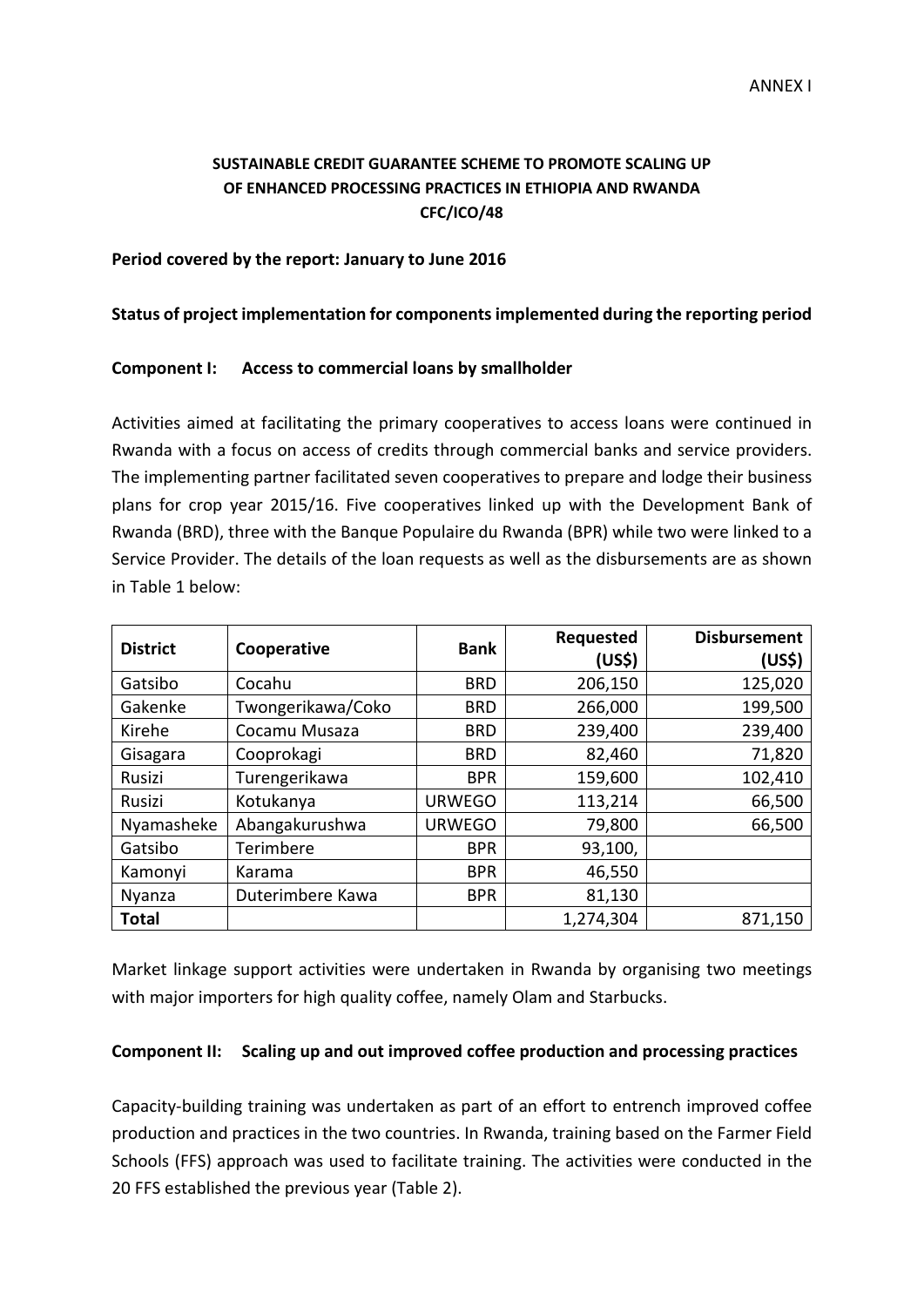|                         | Cooperative       | <b>FFS</b>                    | <b>District</b> | Sector         |
|-------------------------|-------------------|-------------------------------|-----------------|----------------|
| $\mathbf{1}$            | Abangakurushwa    | Ngarukiye Edouard             | Nyamasheke      | Nyabitekeri    |
| $\mathbf{2}$            | Turengerikawa     | Mungwarakarama<br>Epaphrodite | Rusizi          | Nyakabuye      |
| 3                       | Cooprokagi        | Twahirwa Fabien               | Gisagara        | Kigembe        |
| 4                       | Mizero            | Denis                         | Nyanza          | Mukingo        |
| 5                       | Karama            | Habimana Joseph               | Kamonyi         | Karama         |
| 6                       | Musha             | <b>KAMALI Antoine</b>         | Rwamagana       | Musha          |
| $\overline{\mathbf{z}}$ | Cocaka            | Mukaziga Daphrose             | Gatsibo         | Kageyo         |
| 8                       | Duterimbere       | Mugabonake Ezechiel           | Nyanza          | Ntyazo         |
| 9                       | Terimbere Muhinzi | Djuma                         | Nyagahanga      | Gitinda        |
| 10                      | Cocukamu          | Kambanda Claude               | Nyagagatare     | <b>MUKAMA</b>  |
| 11                      | Cocatu            | Hakizimana                    | Rulindo         | Remera         |
| 12                      | TUZAMURANE        | Nzagirante Fiacre             | Rusizi          | <b>GITAMBI</b> |
| 13                      | Kokamu            | Gasasira Cyriac               | Muhanga         | Kiyumba        |
| 14                      | Rebakure          | Mugenzi Evariste              | Gicumbi         | Nyamiyaga      |
| 15                      | Ruco              | Ndazigaruye Frederic          | Nyagatare       | Gatunda        |
| 16                      | Cocaru Ruhango    | Nkikamacumu Zephanie          | Ruhango         | <b>Byimana</b> |
| 17                      | Giseke/Coakambu   | Niyonsaba M. Goretti          | Ruhango         | Mbuye          |
| 18                      | Amaliza           | Mukandanga Marie              | Rulindo         | Masoro         |
| 19                      | Kobakamu          | Ibakavu                       | <b>Muhanga</b>  | Nyarusange     |
| 20                      | Cotukanya         | Maniragaba Isaie              | Rusizi          | Nyakabuye      |

#### **Table 2: List of FFS established within the framework of the project**

Training was undertaken in conjunction with Farmer Trainers and included training on pruning, fertiliser and pesticide application and good husbandry practices in general.

To facilitate exchange of information and farmer-to-farmer learning, a study tour was organised for three cooperatives, Kotukanya, Terimbere Kawa and Tuzamurane all from Rusizi District, Western Province of Rwanda during the months of March and April 2016. A visit was organised to two well performing cooperatives, namely, Cocamu Cooperative, located in the Kirehe District, Eastern Province and Abakundakawa in the Gakenke District, North Eastern province. During the tour, the cooperatives exchanged views and experiences on a number of issues including the following:

- How to access bank loans
- How to produce high quality coffee
- Good agricultural practices
- **EXECOOPERATIVE MANAgement practices and good governance**
- **Financial management**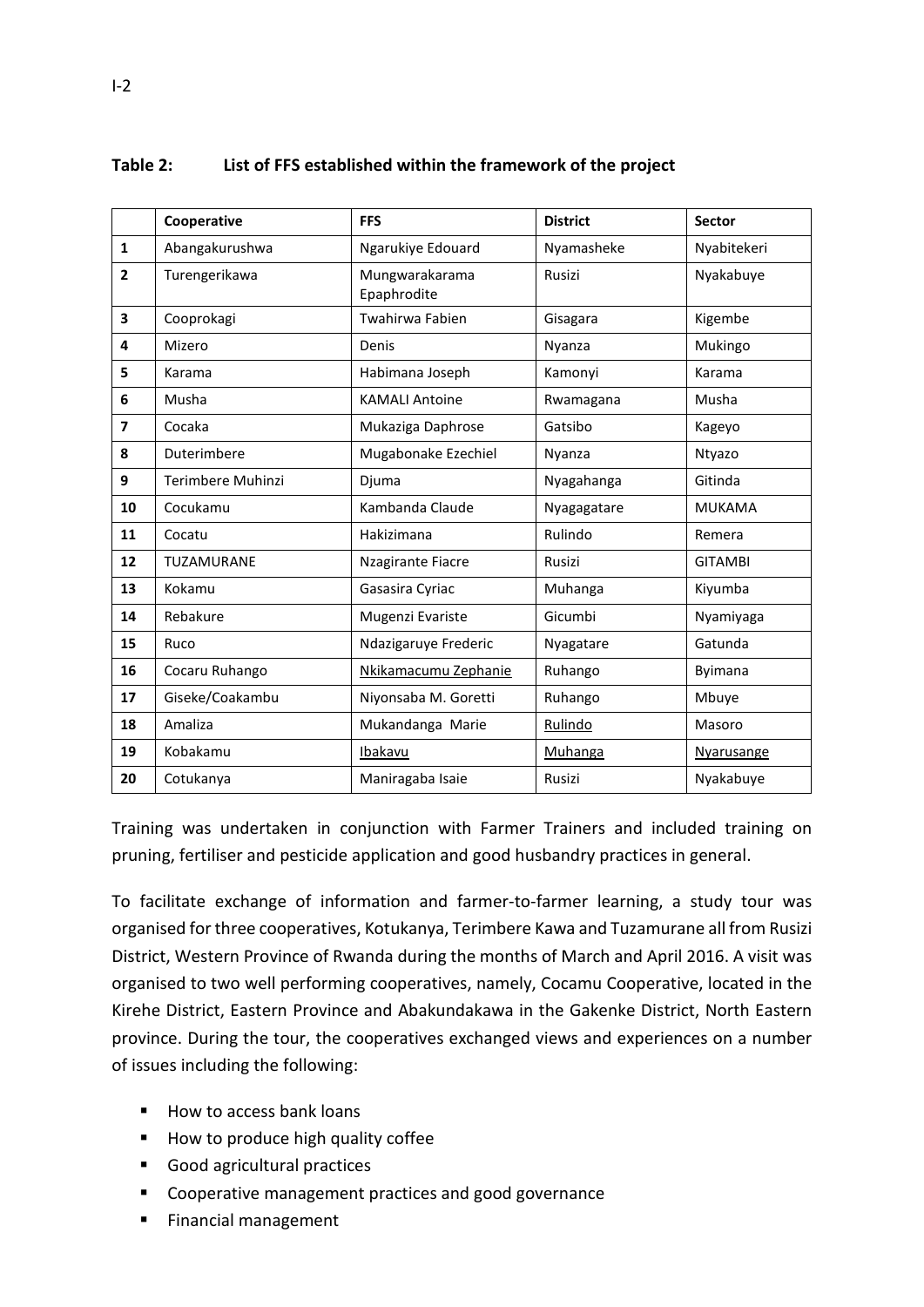- Capitalisation of cooperatives
- **Investment plans for the cooperatives**

In the case of Ethiopia, on-site practical training and an exchange programme for selected farmers (members of cooperatives) and zonal and woreda coffee experts. The programme was conducted in the Jimma zone – Mana and Gomma districts and Jimma Coffee Research Centre, from 14 to 18 February 2016. The meeting was attended by 37 coffee farmers representing the primary cooperatives participating in the scheme, and 17 coffee experts drawn from all the 8 zones and 12 woredas participating in the scheme. Visits to model coffee farms (improved varieties and recommended agronomic practices) and Jimma Research Centre were undertaken as part of the training. Additional farms were selected to be used as model farms. The owners of these farms will be provided with additional training to enable them to adopt and demonstrate improved agronomic practices to their fellow coops member farmers

In view of the contribution of improved agronomic practices in improving coffee quality and productivity, model farmers were selected from all of the scheme-participant cooperatives to be supported to adopt and demonstrate improved agronomic practices to their fellow coops member farmers. After the practical training and exchange, they went back and started adopting/implementing what they have seen during the exchange visit and on-site practical training. These farms will serve as learning centers for others.

### **Component III: Strengthening of primary cooperatives and unions**

Activities of this component were undertaken together with Component II as reported above.

#### **Component IV: Enhanced access to production and market information**

Dissemination of price information continued in Rwanda coordinated by NAEB. The information was disseminated to the project cooperatives by email. In general, prices were low during the period.

In the case of Ethiopia, price information continued to be disseminated through the electronic system of the Ethiopian Commodity Exchange.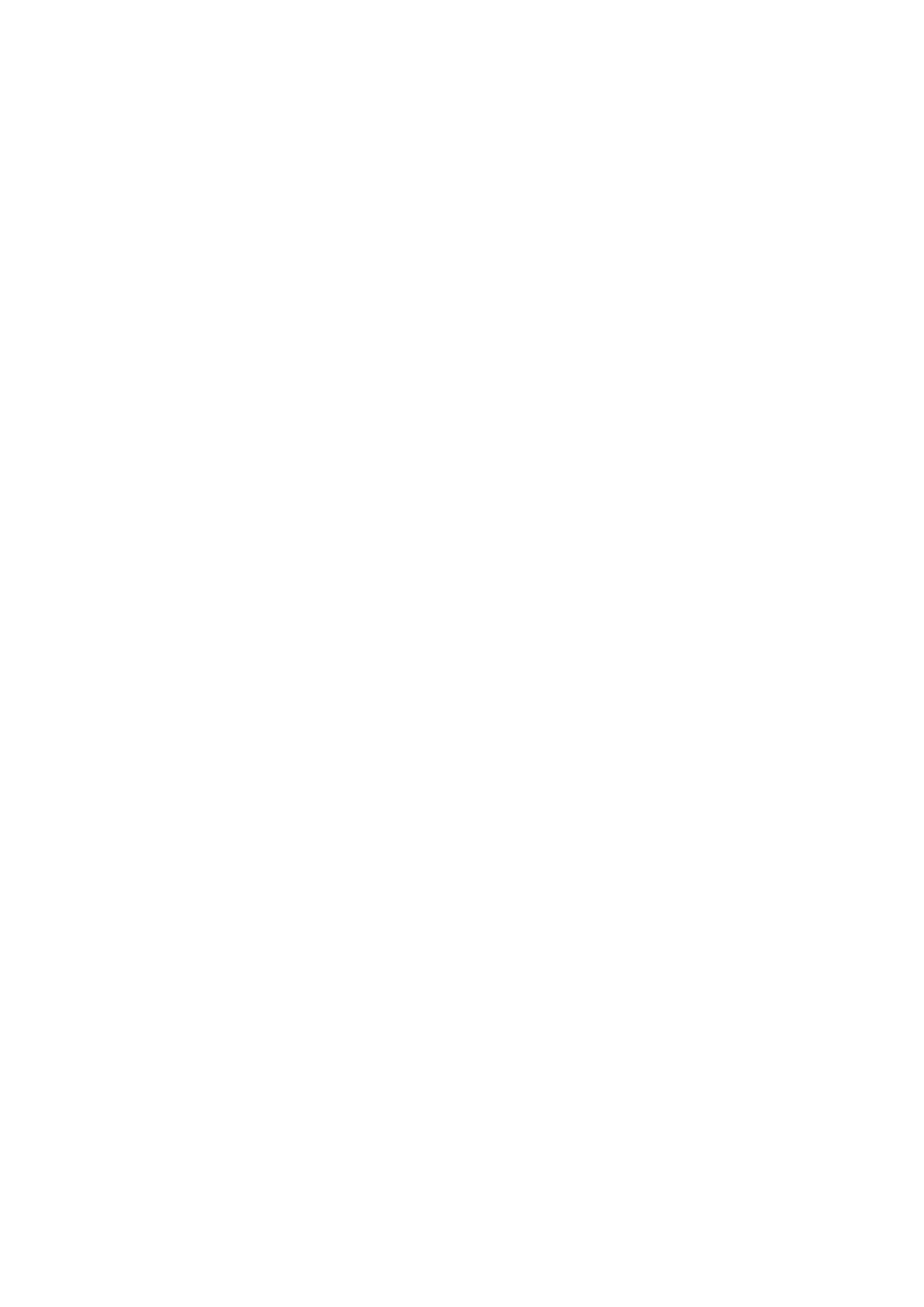#### **PROMOTING A SUSTAINABLE COFFEE SECTOR IN BURUNDI**

#### **Period covered by the report: January to June 2016**

#### **Introduction**

The broad objective of the project is to promote a sustainable coffee production in Burundi. A sustainable coffee economy is based on the well-being of the various actors in the chain, particularly the producers who are the weakest link in this power relationship. More precisely, a sustainable coffee farmer will meet long term environmental and social goals while being able to compete effectively with other market participants and achieve prices that cover his production costs and allow him to earn an acceptable profit margin. The project seeks to improve the skills of smallholder coffee farmers in order to increase productivity and quality of their coffee to generate profit and to improve their living standards and continue farming coffee as a profitable business. Specific activities under the pilot phase of the project include:

- Providing good agricultural practices to farmers
- Promoting coffee nurseries
- Planting improved varieties or replacing old trees
- promoting environmentally friendly coffee farming
- Facilitating access to inputs (fertilisers, planting materials)
- Promoting organic fertilisation
- Building/strengthening the capacity of farmer's organizations
- Promoting gender equality.

Launched on 23 July 2013, activities take place in seven communes in Ngozi province (Ruhororo, Gashikanwa, Kiremba, Tangara, Ngozi, Nyamurenza and Mwumba), two communes in Karusi province (Gitaramuka and Bugenyuzi), and one commune in Gitega province (Mutaho). During the implementation the activities of the project were regrouped under 3 main components:

- Component 1: Agri-business development
- Component 2: Community engagement
- Component 3: Eco-sustainable management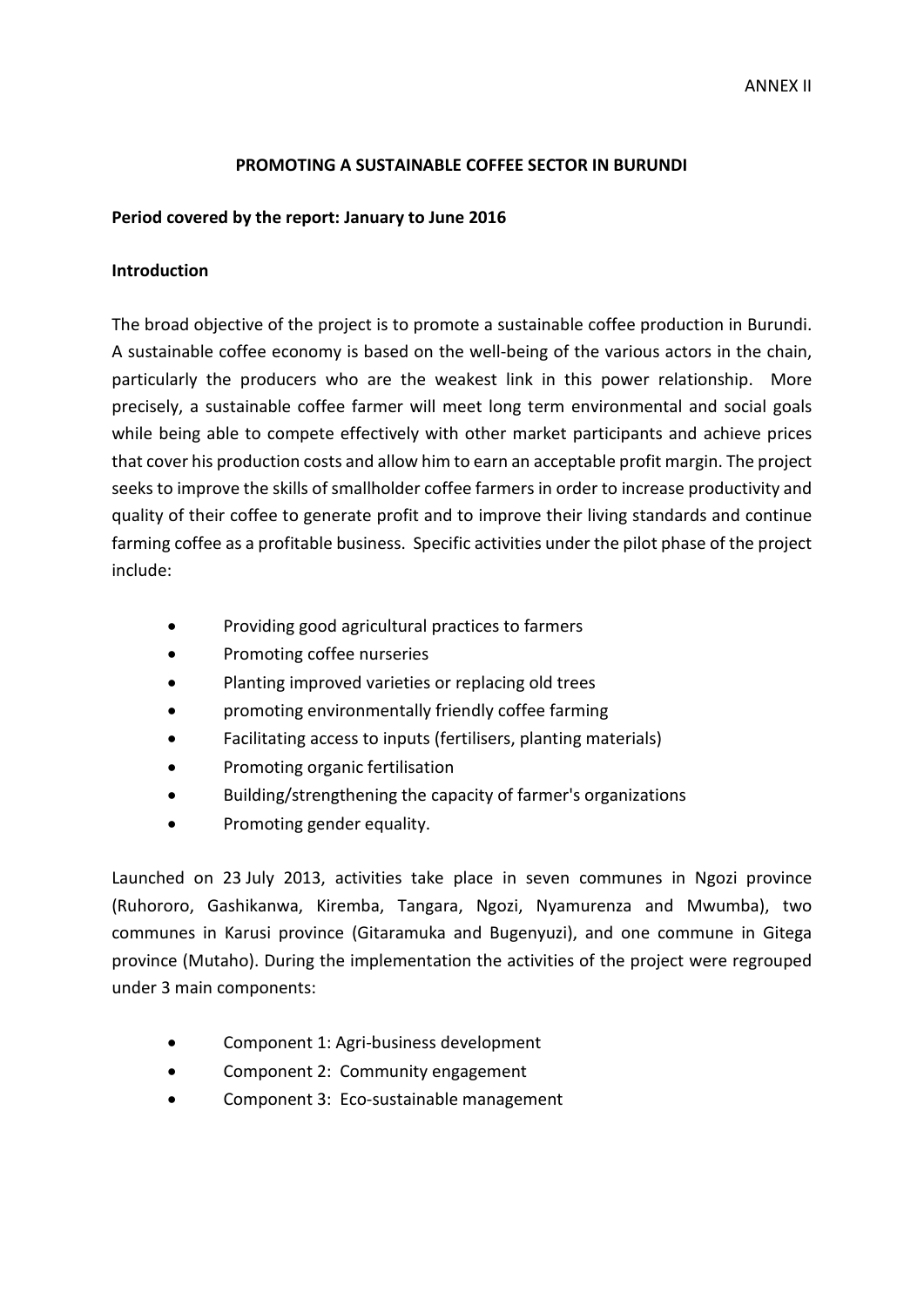# **Component 1: Agri-business development**

## *A. Productivity and quality improvement*

Kahawatu has developed technical modules to promote good agricultural practices through trainings, workshops and farmer field schools. These modules that were previously approved by the Ministry of Agriculture and other stakeholders cover the following topics that lead to increased productivity and improved quality. Training sessions were provided in the project centres (washing stations) by four agronomists of Kahawatu and hired consultants (local and international consultants). A number of lead farmers attended various training sessions but some leaders still need to be convinced to participate fully to these sessions. Through the system more than 7,300 coffee growers have been trained. Productivity has increased from 0.7 kg in 2013 to 1.1 kg per tree today.

## *B. Access to inputs and equipment*

Farmers have been granted access to new planting materials, pruning scissors, personal protective equipment and fertilisers. Over 230,000 coffee seedlings were distributed as well as 1,300 pruning scissors.

## *C. Access to finance*

In order to address the challenge of access to credit for smallholder farmers, Kahawatu set up and trained 14 Village Saving and Loan Associations (VSLA) within their cooperatives. The groups provide loans to each other to make some investments in alternative activities to secure additional income for the household. More than 408 farmers have already benefitted from the VSLA for almost US\$10,000. Once farmers learn to save money, they will decide for themselves whether to work with micro-finance institutions for larger loans.

## **Component 2: Community engagement**

## *A. Promoting gender and youth inclusion in the coffee sector*

As in many countries in Africa, women in Burundi face many limitations in coffee production as a business opportunity. Kahawatu supported the creation of a women's association of 130 members with their legal establishment and access to land. These women have established a model plantation with healthy coffee trees, composting plots, fodder trees as well as associated food crops. The association receives continuous technical training and is also included in the VSLA. A livestock solidarity chain scheme has also been introduced in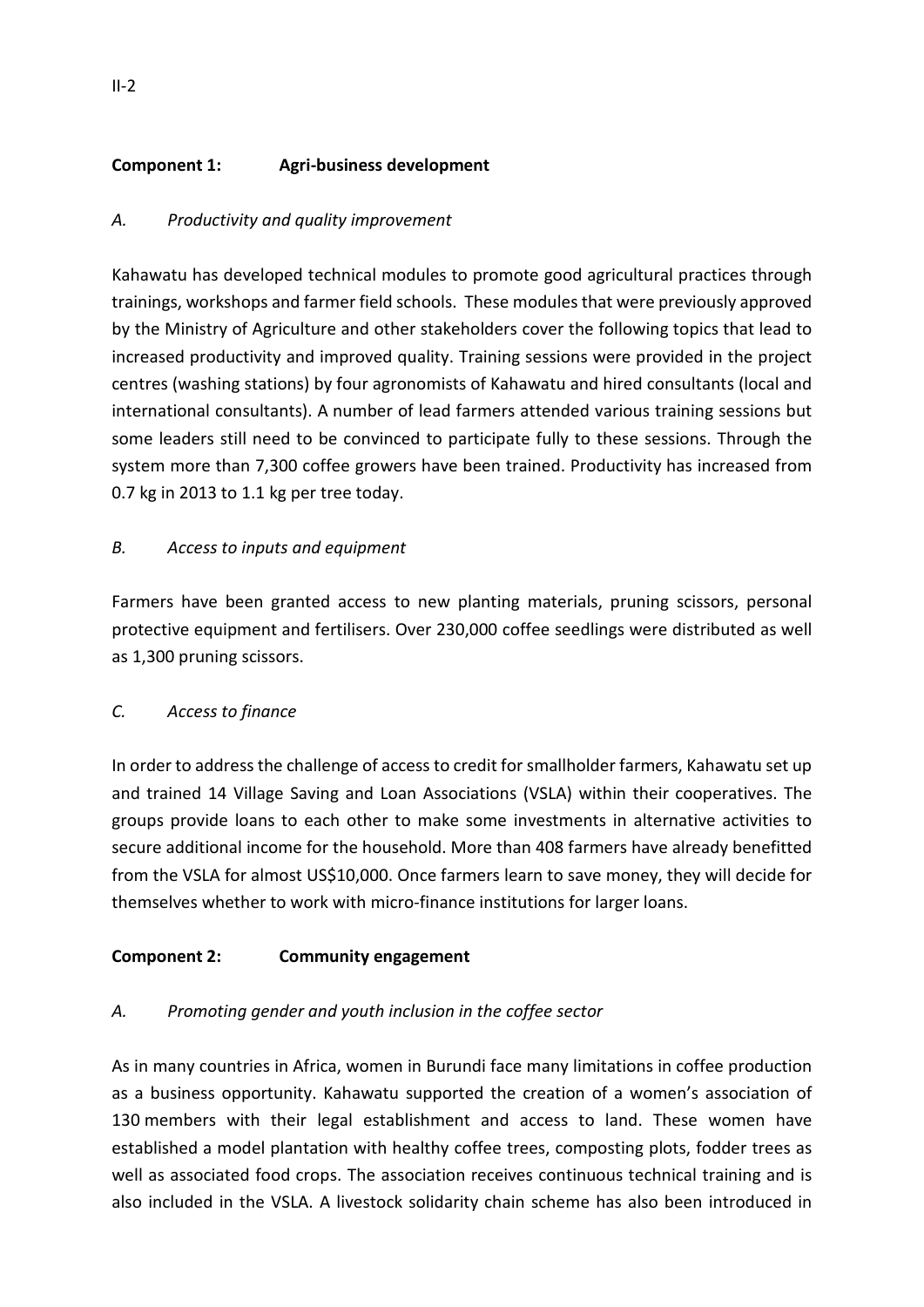order to produce organic fertiliser and milk for their families. In addition to farm inputs and planting materials this association has received 44 goats. Kahawatu is also promoting the integration of young people in the coffee industry as 18 young coffee growers were trained on good agricultural practices and on the maintenance of coffee tree nurseries.

## *B. Exchange visits/knowledge sharing*

Exchange visits have been regularly organised to allow lead farmers to share experience of farmers in other provinces of the country and also in Rwanda. In order to share its approach and thus harmonize the techniques used on the ground Kahawatu organises regular visits of local coffee stakeholders including public extension services institution, washing stations employees, government officers. Kahawatu participates in monthly radio broadcasts on the national radio channel to disseminate relevant good practices of coffee farming.

## **Component 3: Eco-sustainable management**

# *A. Making compost manure*

The promotion of organic fertilisers is one of the priorities of Kahawatu. Farmers have received training on how to make compost manure. Lead farmers have replicated the technology on their farms as they invited members of their groups to do the same. All famers visited by the mission have their own compost manure facility. The major challenge is the supply of raw materials for the compost such as animal waste, ashes and biomass.

## *B. Soil analysis study*

In order to adequately address the specific needs of the soils, Kahawatu has established a partnership with the CIRAD (France) and ISABU (Burundi) to launch a soil mapping project aiming to analyse the soil's characteristics in each of the project zones and to prescribe appropriate formula of fertilisation.

## *C. Climate change resilience*

Training sessions have been organised on erosion control, integrated pest and diseases management, safe use of pesticides as well as sustainability standards. A new introduction to good agricultural practices has been the promotion of beetle traps to address the proliferation of berry borer population in coffee farms. Indeed, the traps are adapted to the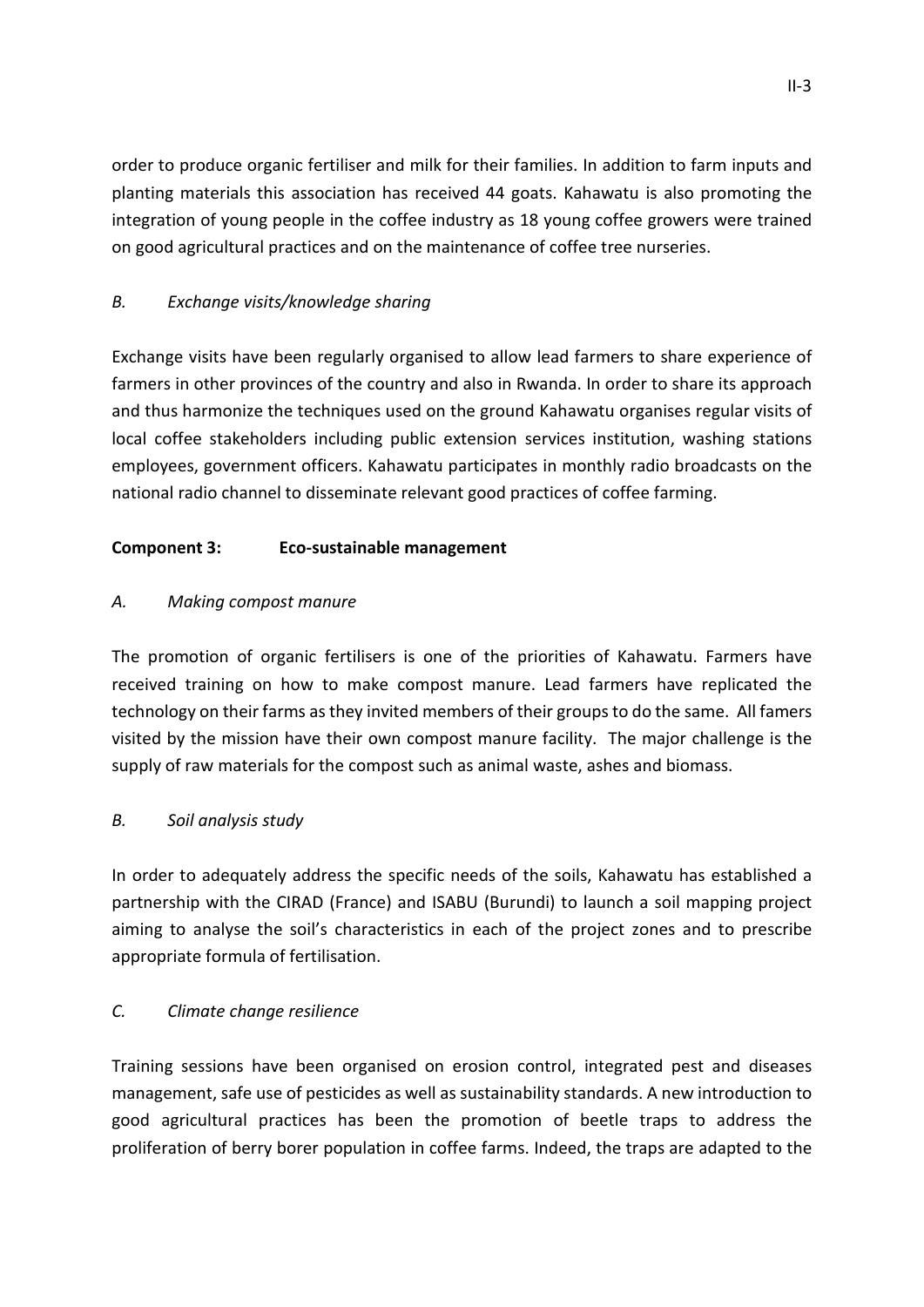biology of the insect and its powerful attractive blend, the trap is a sustainable weapon to reduce the coffee berry borer population, which can cause yield losses of 30% with 100% of berries infested at harvesting time.

### **Conclusion**

The model of Kahawatu is showing positive impact in Burundi as many coffee growers are replacing their old coffee trees with quality seedlings produced in nurseries. Yield per tree has increased substantially in project areas. New opportunities have emerged to expand Kahawatu's activities in Burundi and Rwanda in partnership with Nestlé and Sucafina. In addition, Kahawatu Foundation continues its fund raising activities.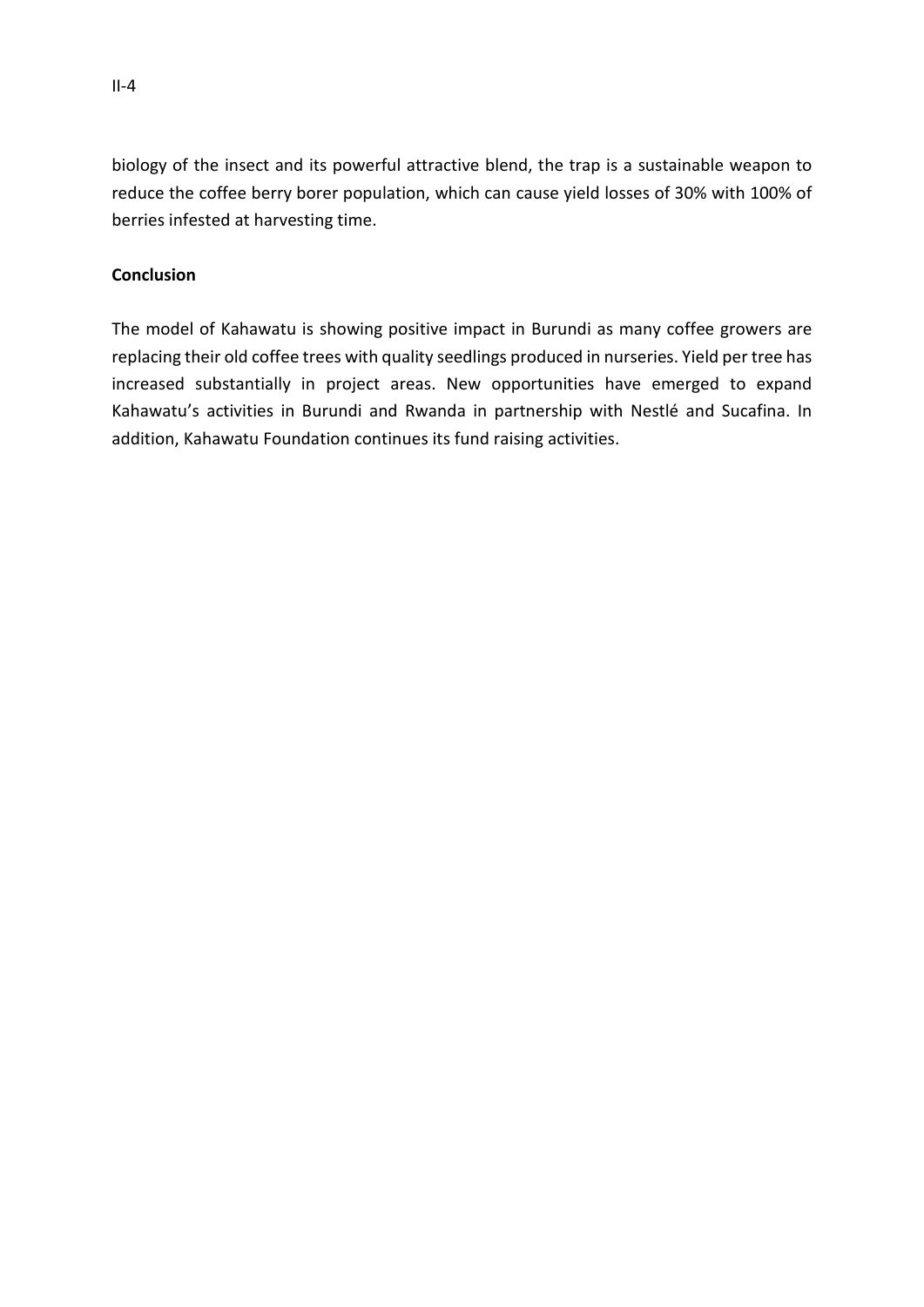### **Qualitative and quantitative rehabilitation of coffee with the aim of improving living conditions of coffee farmers afflicted and displaced by war in the Democratic Republic of Congo CFC/ICO/51**

#### **Period covered by the report: January to June 2016**

#### **Status of project implementation**

The four-year project aims of improving the living conditions of coffee farmers afflicted and displaced by war in the provinces of North and South Kivu. Funded mainly by the Common Fund for Commodities (CFC) through a grant the project has a total cost of US\$1,611,447. Of the total amount of grant provided by the CFC, an amount of US\$700,000 has been donated by the OPEC Fund for International Development. The Project Executing Agency, VECO, a Belgium NGO contributed to an amount of US\$242,457. The project was launched in March 2014 and is expected to end in February 2018.

After two years and a half of implementation, the project is still on track for coffee quality improvement (confirmed by trophies gained at different coffee competitions) through micro washing stations and the gathering of coffee growers into specialised coffee cooperatives. However, the access of these cooperatives to structural credit and the signing of buying intentions with buyers before the start of the coffee season remain the major challenges.

# **Component 1: Support to the sustainable increase of coffee productivity for smallholder coffee farmers.**

### **1) Production and distribution of planting materials**

Coffee nurseries have been set up and managed by small scale farmers as nursery entrepreneurs. With the assistance of the Catholic University of Graben in Butembo as well as the Research institute, INERA, selected Arabica varieties have been distributed to farmers (Table 1).

| <b>Provinces</b> | <b>Target</b> | Current<br>production | Achievement<br>(%) | <b>Distribution</b> | % of production<br>distributed |
|------------------|---------------|-----------------------|--------------------|---------------------|--------------------------------|
| North-Kivu       | 2,000,000     | 1,222,610             | 61.1%              | 365,920             | 29.9%                          |
| South-Kivu       | 1,000,000     | 1,000,000             | 100%               | 840,127             | 84%                            |

#### **Table 1: Number of coffee seedlings produced and distributed by province**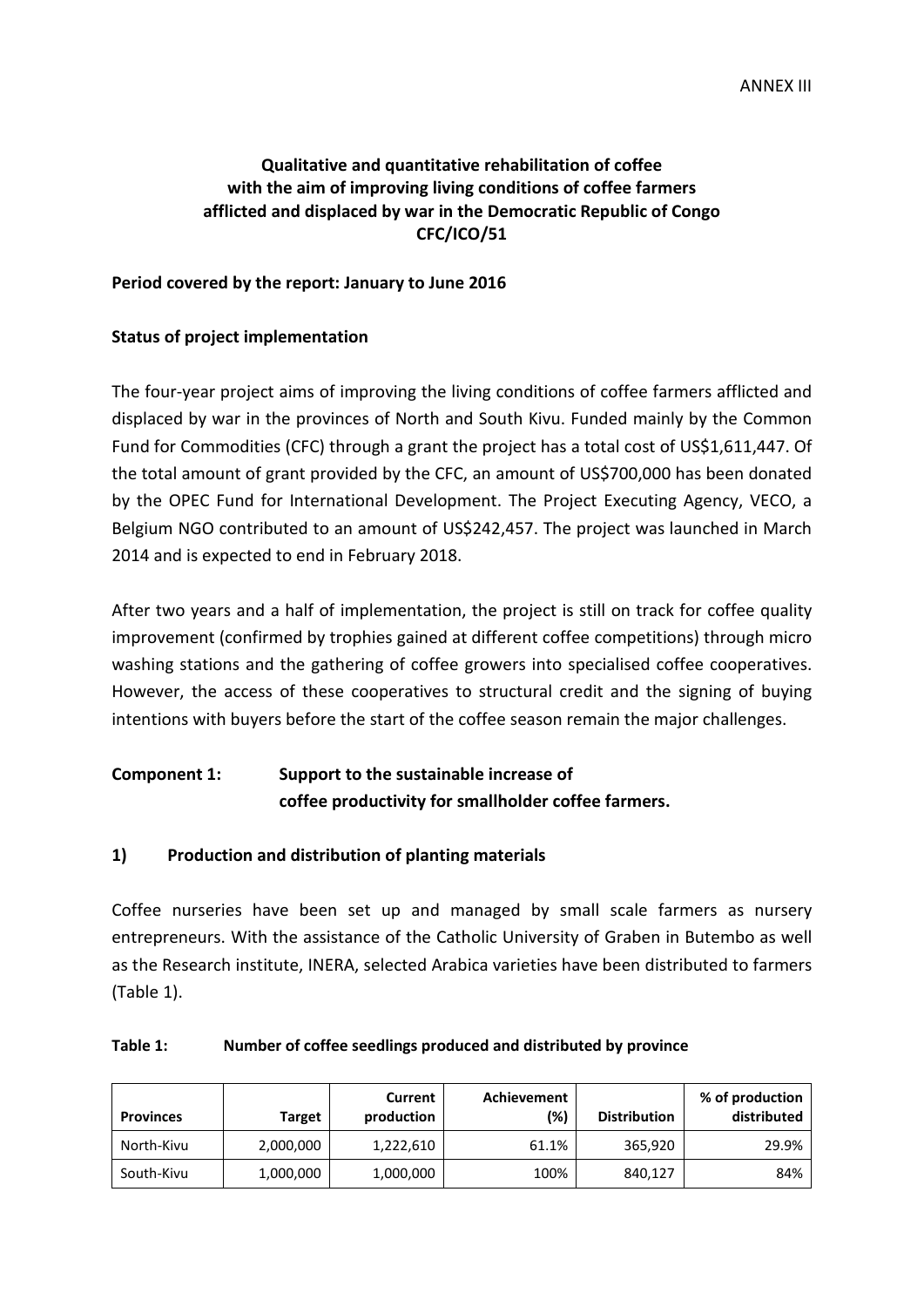### **2) Support the adoption of good agricultural practices through Farmer Field Schools**

Farmer trainings were organised through farmer field schools (FFS). The total number of Farmer Field Schools' trained resident facilitator has increased to 111 persons. Farmers were also organised into groups and cooperatives. The FFS aim to reinforcing good agricultural techniques like weeding, pruning, restoration of soil fertility, pest and diseases identification and control. 3,075 members of cooperatives are applying good agricultural practices (weeding, pruning, mulching, fertilising, selective harvest of cherries, pests and disease prevention using local knowledge) in their farms but there is still room for improvement. FFS are supported by INERA, UCG and a private consultant who is a certified FAO TOT trainer. Farmers are starting to buy pruning equipment (saw) with their own means.The number of FFS fell below the target due to the difficult working relationship with the ONC, National Coffee Authority. However, the yield has substantially increased in a number of project areas, including Idjwi (0.5t to 0.72 t/ha), Lubero (0.8t to 0.9 tonne/ha) and Beni (from 1.2t to 1.32 t/ha).

### **Component 2: Improving farm gate coffee prices through quality improvement**

### **1) Washing stations**

The target of 43 micro washing stations was already exceeded in the second year of the project implementation as the demand is too high. At the end of March 2016 over 40 washing stations were in operation while 58 are being built. Farmers contributed to the investment to set up washing stations. With the improvement of post-harvest treatment of coffee, the price paid to farmers has increased as quality has improved.

### **2) Access to market**

Farmers have better opportunities to dispose of their cherries. The alternative of selling freshly harvest cherries directly to a nearby Mini Washing Stations gives farmers a better price and income. While local agents were buying farm-dried coffee at 0.6 US\$ per kg equivalent of cherries, the prices realised by farmers was around 0.33 US\$/kg. From 2014 up to now, cooperatives have produced 192.7 Mt of coffee and sold 37.4 MT to several buyers like Louis Drefys Company, Olam, Colruyt, Sucafina, Good Grounds, L Coffee and local buyers. Negotiations with other specialty coffee buyers (OR Coffee, 32 Cup, Tropicore, etc) are ongoing and hopefully cooperatives will be able to sign the first contracts for the upcoming 2016 main season soon.